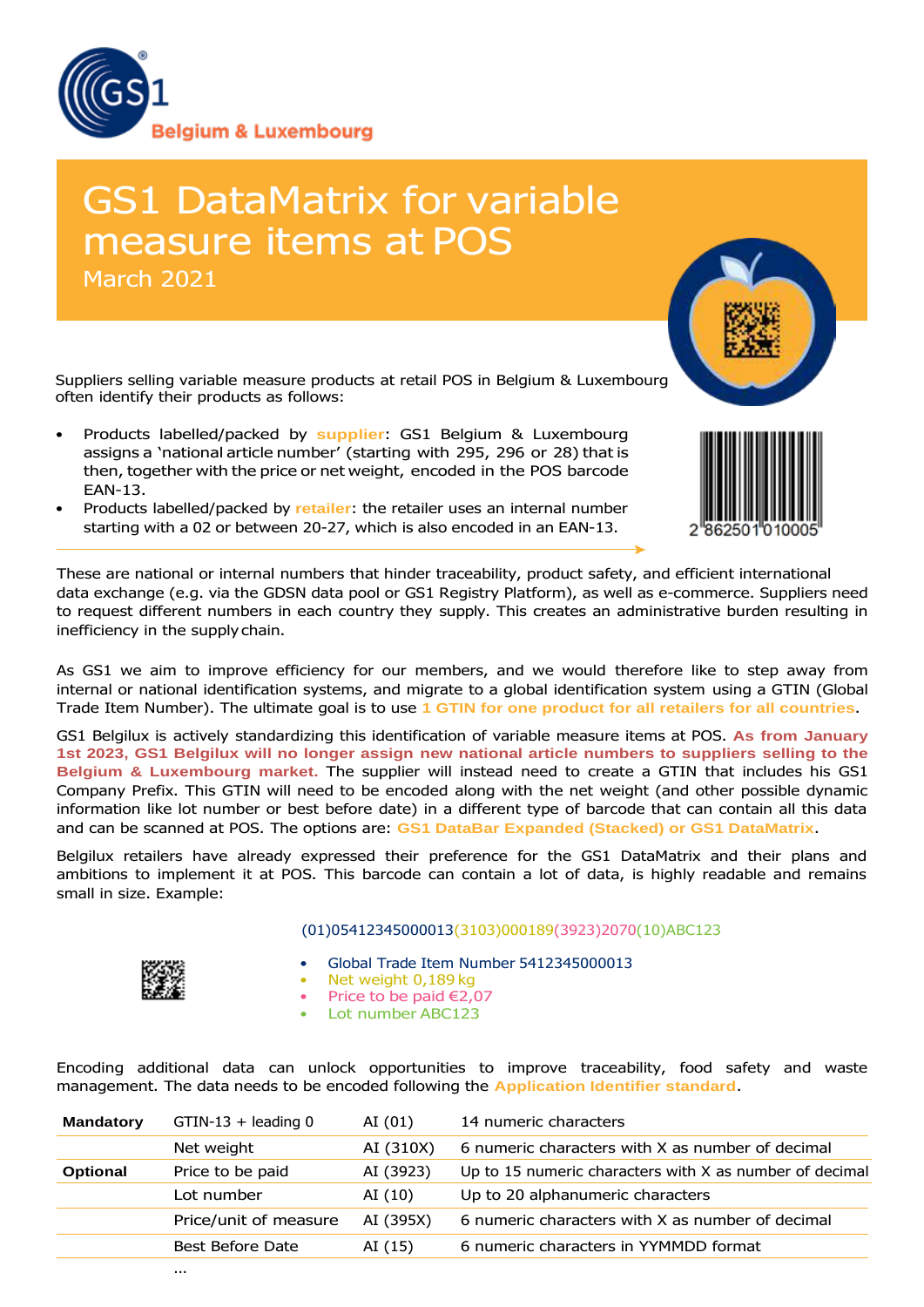The GS1 DataMatrix is scanned with a 2D image scanner. In order to be readable at POS, the barcode needs to follow these dimensions and structure:

- Minimal X-dimension (= size of 1 module) of  $0.375$  mm
- Nominal X-dimension of 0,625 mm
- Maximal X-dimension of 0,990 mm
- Starting with FNC1 sign
- Separating data fields of variable length with group separators
- Data encoded multiple times with an error correction algorithm

## More technical information can be found in the **GS1 DataMatrix guideline** (https:/[/www.gs1.org/docs/barcodes/GS1\\_DataMatrix\\_Guideline.pdf\).](http://www.gs1.org/docs/barcodes/GS1_DataMatrix_Guideline.pdf)

A good printing quality of the barcode is of great importance. The barcode must be printed with black modules on a white surface, in order to guarantee a sufficient colour contrast. Please check the printing process on a regular basis. Avoid L-shaped patterns in the lines elsewhere on the label, as the 2D image scanner will look for L-shapes in order to detect the GS1 DataMatrix.

## **Examples**

## GTIN + net weight

- Human readable interpretation (01)05412345000013(3103)000189
- Encoded in barcode FNC101054123450000133103000189
	- Decoded in system ]d201054123450000133103000189



## $G T IN + net weight + price to be paid + lot number$

- Human readable interpretation (01)05412345000013(3103)000189(3923)2070(10)ABC123
- Encoded in barcode FNC10105412345000013310300018939232070FNC110ABC123
- Decoded in system ]d20105412345000013310300018939232070<GS>10ABC123

When creating the barcode, take the following **tips and tricks** into account.

- A GS1 DataMatrix is not the same barcode as a DataMatrix, which is not a GS1 symbology.
	- Correct: GS1 DataMatrix
	- Incorrect: Datamatrix
- A GTIN (= Global Trade Item Number) is not a number starting with a 2 or 02. A GTIN contains the GS1 company prefix of the brand owner.
	- Correct: 5412345000013 with 5412345 as GS1 company prefix
	- Incorrect: 2862501010005
- AI (01) must be followed by 14 digits. A GTIN-13 must therefore be preceded by a meaningless zero.
	- -Correct:(01)05412345000013
	- Incorrect: (01)5412345000013
- A GTIN starting with indicator 9 can only be used for outer packages that are not scanned at POS. The GTIN-13 must be preceded by a meaningless 0.
	- Correct: 05412345000013
	- Incorrect: 95412345000016
- AI (01) must be followed by a GTIN, not by an internal/national number.
	- Correct: (01)05412345000013
	- Incorrect: (01)02862501010005
- It is mandatory to mention the GTIN underneath the barcode in the human readable interpretation. This enables manual processing of the GTIN at POS when the barcode is not readable. Other encoded information should be mentioned as well, although this is optional if the info is already mentioned on the label in human readable text (e.g. in Belgilux, it is legally required to have price and weight on the label of a variable measure item).
- Do not encode the brackets around the Application Identifiers in the GS1 DataMatrix. The Application Identifiers should only be between brackets in the human readable text underneath the barcode.